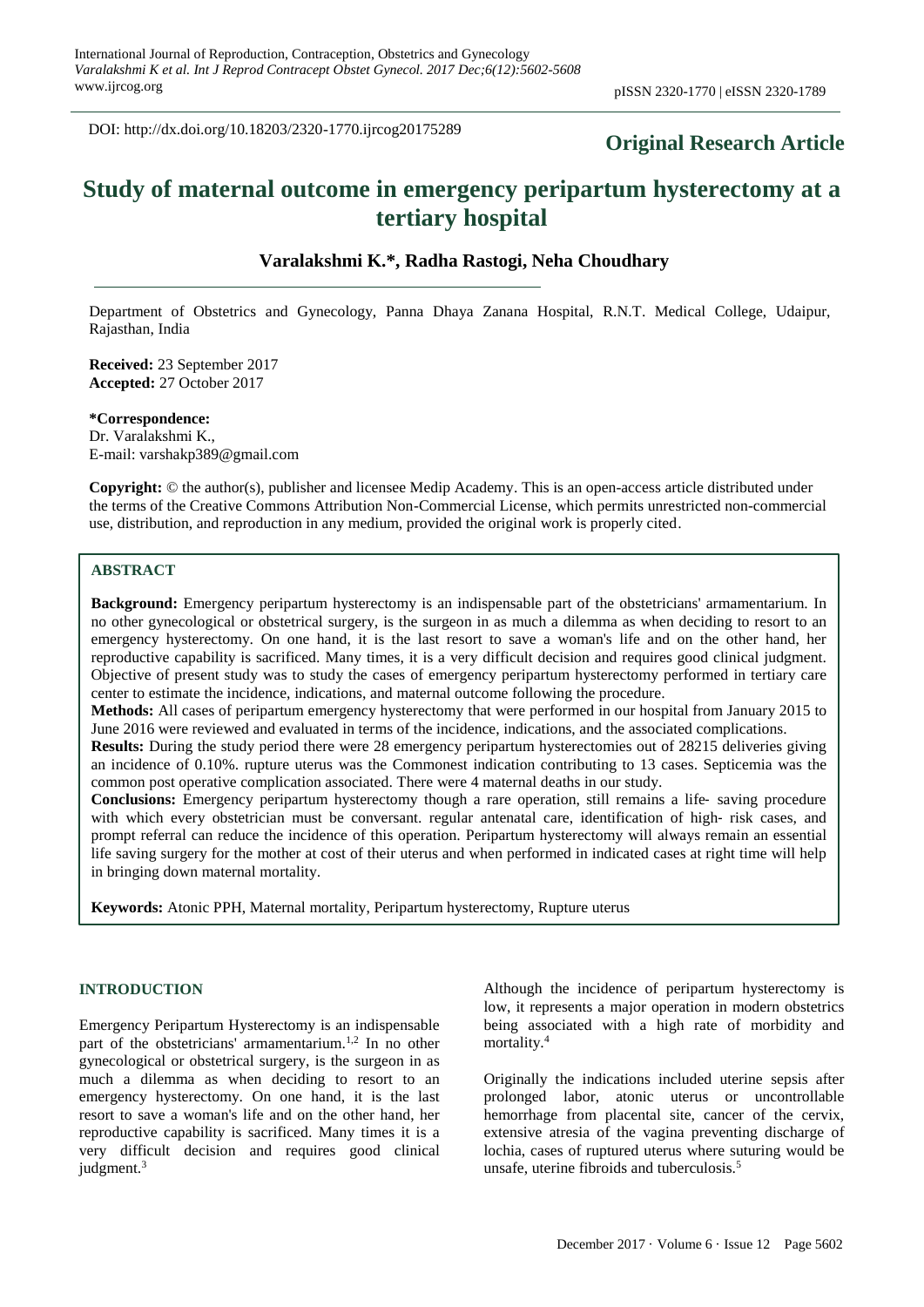Uterine rupture is an uncommon complication of pregnancy associated with potentially catastrophic consequences for both mother and baby. The nulliparous uterus has been described as being 'virtually immune to rupture', especially before the onset of contractions.<sup>6</sup> Risk factors for uterine rupture in antepartum period are caesarean section, hysterotomy, myomectomy, placenta percreta, mullerian anomalies of uterus, previous difficult uterine curettage complicated by perforation.

The most common risk factors for intrapartum rupture in an unscarred uterus are grand multiparity, fetal malpresentation, such as unrecognised brow, face and shoulder presentation; cephalopelvic disproportion; and oxytocin augmentation in multiparous women. Less common risk factors are assisted breech delivery, instrumental delivery tumours obstructing the birth canal and pelvic deformity.<sup>7</sup>

Uterine atony and rupture have been overtaken by abnormal placentation in many studies. this is not only because of improved conservative management of uterine atony and a reduced incidence of uterine rupture due to the extensive use of the lower uterine segment incision in preference to the upper uterine segment incision for caesarean section, but also because of an actual increase in the incidence of morbidly adherent placenta.

other factors which are contributing are advanced maternal age, multiparity, multiple gestation and gestational diabetes.<sup>8</sup> The risk factors for abnormal placcentation include scarred uterus owing to previous cesarean section, myomectomy, dilatation and curettage, multiparty and older age group.<sup>9</sup>

Regarding maternal outcome, in developed countries uterine rupture rarely results in maternal death but may have significant morbidity including hypovolemic shock, acute renal failure, complications of massive blood transfusion, Adult Respiratory Distress Syndrome, disseminated intravascular coagulation, peripartum hysterectomy, urologic injury and post-op complications like thromboembolism and infections. In less developed countries, haemorrhage due to uterine rupture is an important cause of maternal mortality. $10,11$ 

# **METHODS**

It was Retrospective and prospective study. The study was conducted on cases of peripartum emergency hysterectomy performed at Pannadhaya Zanana Hospital RNT Medical College, Udaipur, during the period from 1<sup>st</sup> January 2015 to 30<sup>th</sup> June 2016. Studied with respect to the incidence of emergency hysterectomy in our hospital, Relationship between various causes of emergency hysterectomy, complications following the procedure and Incidence of maternal mortality rates following emergency hysterectomy.

### *Inclusion criteria*

- Patients who underwent peripartum hysterectomy either immediately or within forty-two days of vaginal or cesarean delivery
- Peripartum hysterectomy performed after 28 weeks of gestational age were taken.

# *Exclusion criteria*

- Cases of hysterectomy performed before 28 weeks of gestational age
- Hysterectomy performed for any gynecological condition like leiomyomas and carcinoma cervix were not included in the study.

# **RESULTS**

The fallowing observation are based on a study of 28 cases of peripartum hysterectomy treated in Zanana Hospital, RNT Medical College, Udaipur, Rajasthan during the period from  $1<sup>st</sup>$  January 2015 to 30<sup>th</sup> June 2016.

#### *Incidence*

The total number of deliveries were 28215 during the study period (January 2015 to June 2016), so the overall incidence of peripartum hysterectomy is 1 in 1007 (0.10%). Incidence of hysterectomy following vaginal delivery found to be 0.061%, whereas following caesarean incidence found to be 0.16%.

#### **Table 1: Incidence of obstetric hysterectomy.**

| <b>Statistical data</b>                                             | <b>Number</b>  |
|---------------------------------------------------------------------|----------------|
| <b>Total Number of deliveries</b>                                   | 28215          |
| Number of cesareans                                                 | 10198 (36.14%) |
| Number of vaginal deliveries                                        | 18017 (63.85%) |
| Number of peripartum hysterectomy                                   | 28             |
| Ratio of peripartum hysterectomy<br>deliveries                      | 1:1007         |
| Incidence of peripartum hysterectomy                                | 0.10%          |
| Incidence of peripatum hysterectomy<br>following caesarean          | 0.16%          |
| Incidence of peripatum hysterectomy<br>following vaginal deliveries | 0.061%         |

|  | Table 2: Relation of the emergency hysterectomy with |  |
|--|------------------------------------------------------|--|
|  | parity.                                              |  |

| <b>Parity</b>    | No. of patient | % of patient |
|------------------|----------------|--------------|
| Primi para       |                | 18           |
| Parity 2 to 3    | 19             | 68           |
| Para 4 and above |                | 14           |
| Total            |                | 100          |

Table 2 shows relation of obstetric hysterectomy with parity. According to above table 68% of the patients were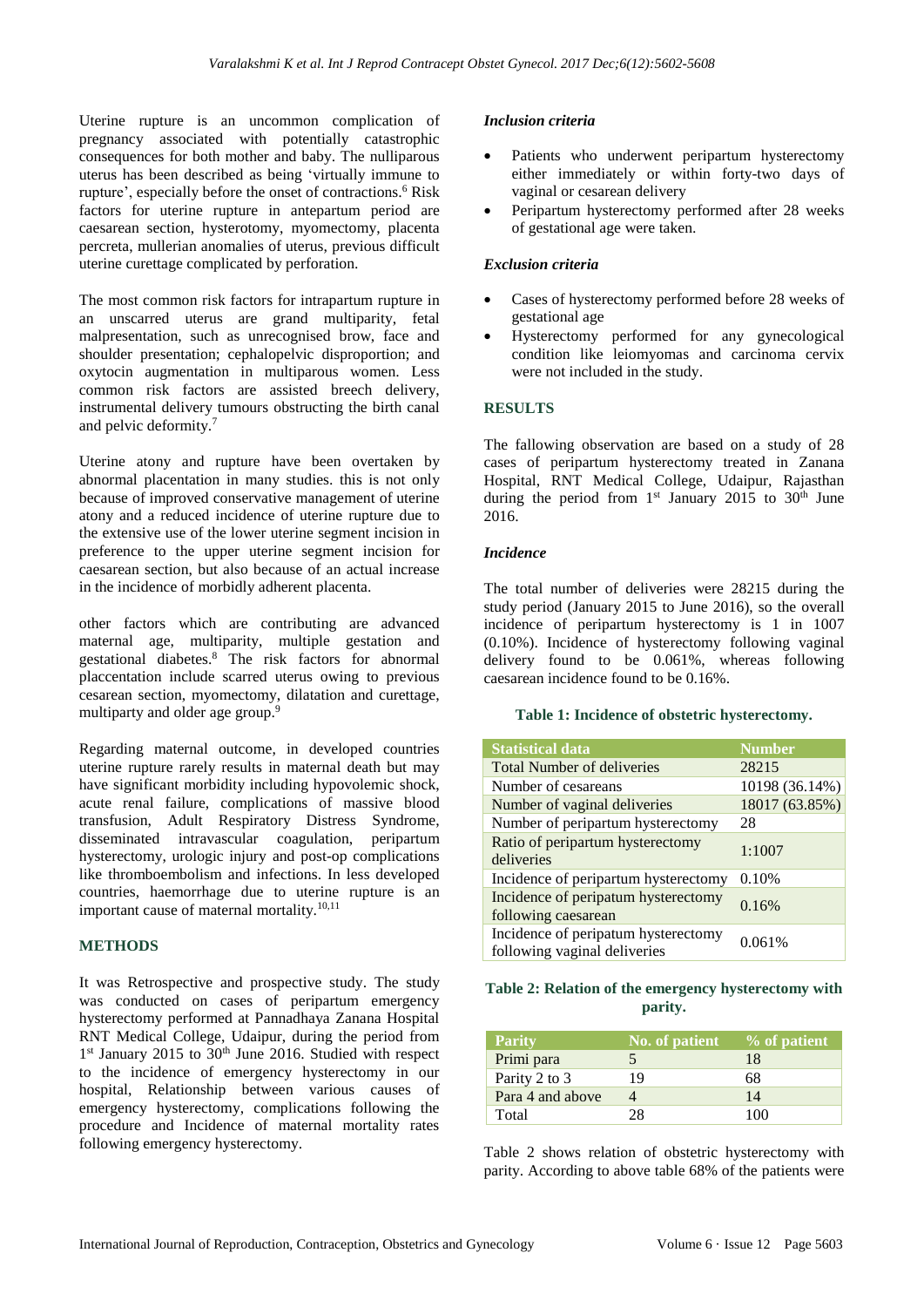para 2 and para 3. 14% were para 4 and above and 18% were primi.



# **Figure 1: Indication of emergency peripartum hysterectomy.**

Figure 1 explains the most common indication for peripartum hysterectomy in our study was rupture uterus (46%) followed by postpartum hemorrhage (25%). In 3 cases hysterectomy was done due to morbidly adherent placenta. In 2 cases (7%) formation of broad ligament hematoma was the indication for peripartum hysterectomy. Multiple fibroid leading to uncontrollable bleeding was treated by hysterectomy in one case. Retained placenta necessitate the emergency hysterectomy in one patient i.e. (3.57%).

**Table 3: Causes of rupture uterus.**

| <b>Causes of rupture uterus</b>                         | $\sim$ No. of $\sim$ % of<br><b>patients</b> | patient |
|---------------------------------------------------------|----------------------------------------------|---------|
| Rupture of unscared uterus due to                       |                                              |         |
| Prolonged labour                                        |                                              |         |
| <b>CPD</b>                                              | $\mathfrak{D}$                               | 69.2    |
| Fetal anomalies                                         |                                              |         |
| Grand multipara                                         | 1                                            |         |
| Non repairable scar rupture due<br>to previous cesarean |                                              | 30.8    |

Table 3 shows the cause of rupture uterus. Spontaneous Rupture due to prolonged labour was the commonest cause followed by dehiscence of previous scared uterus. In this series there were 13 cases of rupture uterus out of which 4 cases were due to scar dehiscence of previous cesarean sections which was unrepairable, 5 cases of prolonged labour. One case was due to fetal anomaly (hydrocephalous) with malpresentation. One case was due to transverse lie with impacted shoulder with CPD these cases were handled by Dai prior to admission. Other case of CPD with obstructed labour lead to rupture as a sequel. One case was seen in grand multipara women with inadvertent use of oxytocin for induction of labour. Out of 13 cases 8 cases underwent total hysterectomy and in 5 patients underwent subtotal hysterectomy.

In present series subtotal hysterectomy was performed in 9 cases (32%) and Total hysterectomy in 19 (68%) cases.



**Figure 2: Post-operative complication.**

Figure 2 shows Graph of postoperative complication in patients who undergone emergency peripartum hysterectomy. In present study most common complication was septicemia that occurred in 14 cases (50%) followed by urinary tract infection in 10 cases. wound sepsis occurred in 6 patients (21%) blood transfusion reaction occurred in 3 cases. One patient had bladder injury and same was repaired during surgery. 4 patients went into DIC, two developed pulmonary edema and 2 patients had multiorgan dysfunction due to irreversible hemorrhagic shock. All patients were admitted in ICU for proper postoperative care.

#### **Table 4: Duration of stay in hospital.**

| <b>Duration</b> | No. of patient | % of patient |
|-----------------|----------------|--------------|
| $<$ 10 days     | 13             | 46.42        |
| 10 to 20 days   |                | 32.14        |
| Above 20 days   | 2              | 7.14         |
| Expired         |                | 14.28        |
| Total           | 28             | 100          |

#### *Maternal outcome*

In present series 4 maternal death out of 28 cases occurred, giving an incidence of 14.28%.



**Figure 3: Morbidly adherent placenta.**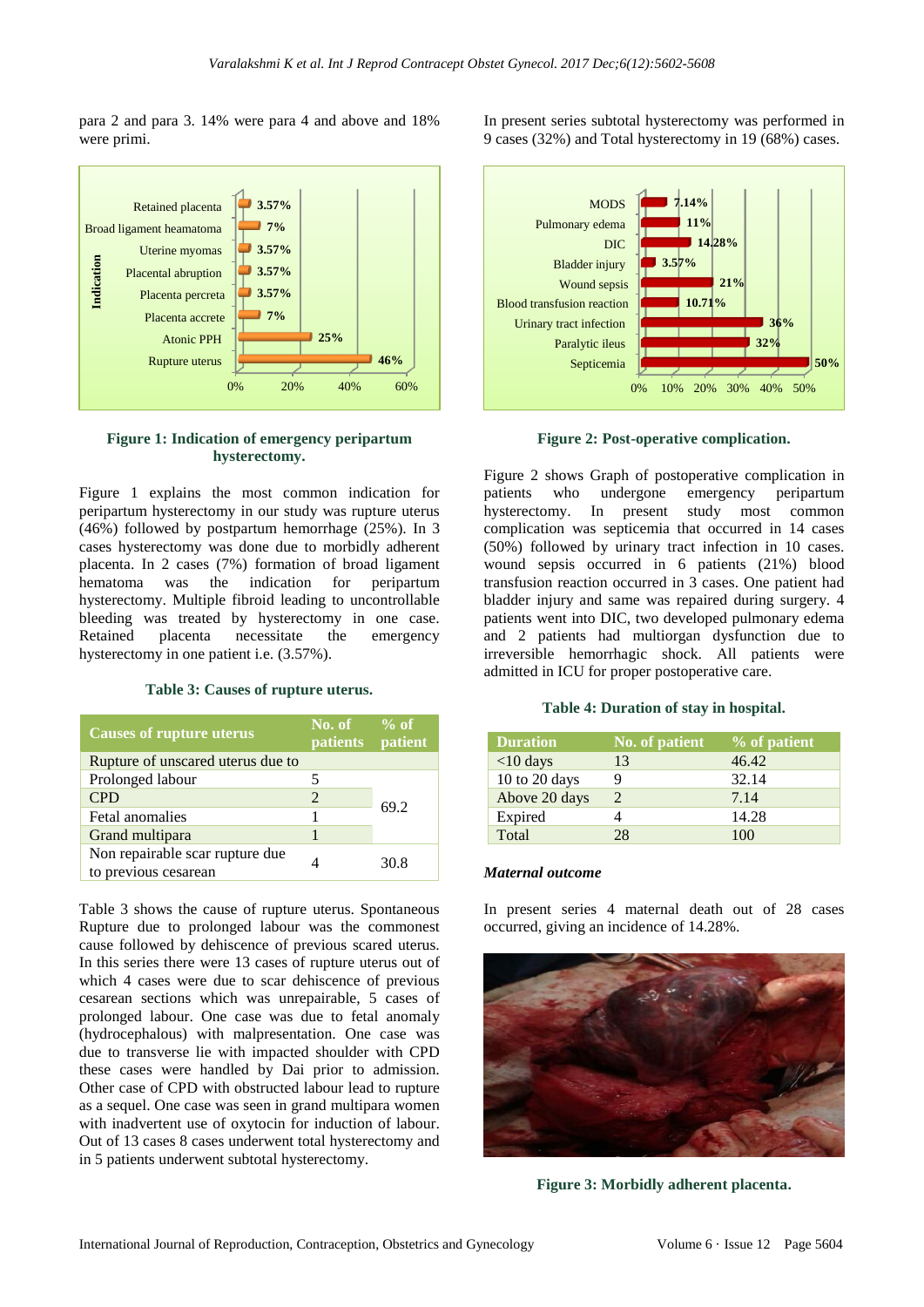

# **Figure 4: Rupture uterus extending to lateral wall with broad ligament hematoma in multigravida patient**

# **DISCUSSION**

In the present study incidence was 0.10%. Incidence of emergency hysterectomy depends on number of factors like education status, availability of antenatal and medical care, socio economic status and nutritional status, working pattern of traditional birth attendants, fertility pattern and means of communication hence incidence is likely to be different at different places, because of variability of condition. Incidence of peripartum hysterectomy corresponds to the studies by various authors like wani et al 0.14%, Dobroslawa et al 0.12%, Nooren et al 0.17%. 12-14 Higher incidence was reported by other authors like Amudha et al 1.01%, Lovina et al 0.87% and Rajyshree et al 0.54%.15-17 Nohira et al 0.03%, Vijayani et al 0.07% and Swati et al 0.047% reported less incidence of peripartum hysterectomy.18-20

Higher incidence in our study was due to poor antenatal care, poor transportation, lack of education, anemia, multiparity, obstructed labour, previous caesarean section. The association between the incidences of peripartum hysterectomy with a history of previous CS is mainly because of the occurrence of morbidly adherent placenta.

In our series commonest parity was para 2 and para 3, the main cause of peripartum hysterectomy in these parities was due to atonic PPH and rupture uterus. Similar observation was seen in Swati et al, where 17.2% were primi, 10.4% were grand multipara, with maximum cases having parity of 2 and 3  $(72.4\%)$ .<sup>20</sup> High association of multiparity was also seen in study done by Wakhloo A et al with 82.5% in multiparity.<sup>21</sup> In Dobroslawa et al study observed 92.31% to be multiparous and 7.6% were primipara.<sup>13</sup> High parity was mainly due to early marital age group and short birth interval.

In present series rupture uterus was the principle indication. All 13 cases were multiparous out of which one patient was grand multiparous. All the patient belong to age group of 20 to 35 years. Except for 4 cases with previous caesarean all other patient had previous normal vaginal delivery. 69% patients were from rural area who were brought in prolonged obstructed labour. History of intervention in the form of pressure on abdomen, manipulation by para medical staffs was present in majority of cases. Out of 13 cases 8 had no antenatal care and admitted as an emergency cases.

Rupture uterus was also the most important indication for emergency hysterectomy in other series like Nohira T et al i.e. 38.5%, Nooren et al rupture uterus accounted for 50% cases, Wakhloo et al 37.5% and Agarwal S et al found 22.22% of uterine rupture as indication of emergency hysterectomy.<sup>14,18,20,21</sup> In Wani et al series also the main indication was life threatening hemorrhage due to uterine rupture.<sup>12</sup>

It is obvious from the above observation that the incidence of rupture uterus in our series was high. There is significant need for improvement in antenatal services, transport facilities literacy and family planning services. in developing countries like India condition are entirely different due to grand multiparity, lack of antenatal care and unsupervised labour at home and woman in labour are brought to hospital's from miles away after hours of prolonged labour hence rupture of uterus is still a live problem for us and this is main indication for hysterectomy. Atonic postpartum hemorrhage was second most common cause of emergency hysterectomy in present series. Atonic PPH necessitated hysterectomy in 7 cases i.e. 25%. Out of 7 cases who had hysterectomy for atonic PPH, five patients were multiparous and remaining two patients were primipara. Out of these 7 cases five came after the prolonged labour. PPH is unpredictable in onset, duration and etiology and it remains a major lifethreatening complication of any delivery. The incidence of atonic PPH has declined relatively over the decades due to the increased success of treatment with uterotonic agents, embolization and better surgical procedures. However, this largely preventable indication for peripartum hysterectomy continues to predominate in developing countries due to lack of proper facilities and delayed patient admission from distant areas. Emergency hysterectomy had to be under taken when other methods of treatment failed to save their lives. Out of 7 cases of atonic PPH in 5 cases B-lynch suturing was done before proceeding to hysterectomy, internal iliac artery ligation was done in 4 patients. In Jayachawla et al, Vijarani et al and Rathod et al found atonic PPH common indication for periaprtum hysterectomy.19,22,23

Out of 28 cases of emergency hysterectomy 3 cases were due to morbidly adherent placenta. Two were because of accrete and one case was done due to percreta. In all of 3 cases severe PPH occurred, the bleeding continued inspite of oxytocin, ergometrine, prostaglandin, blood transfusion so subtotal hysterectomy was under taken, following LSCS in these cases accounting for 10.57%. While in Dobroslawa et al placental pathology accounted for 44.4% as an Indications for hysterectomy, Swati et al series placenta accreta was the primary indication for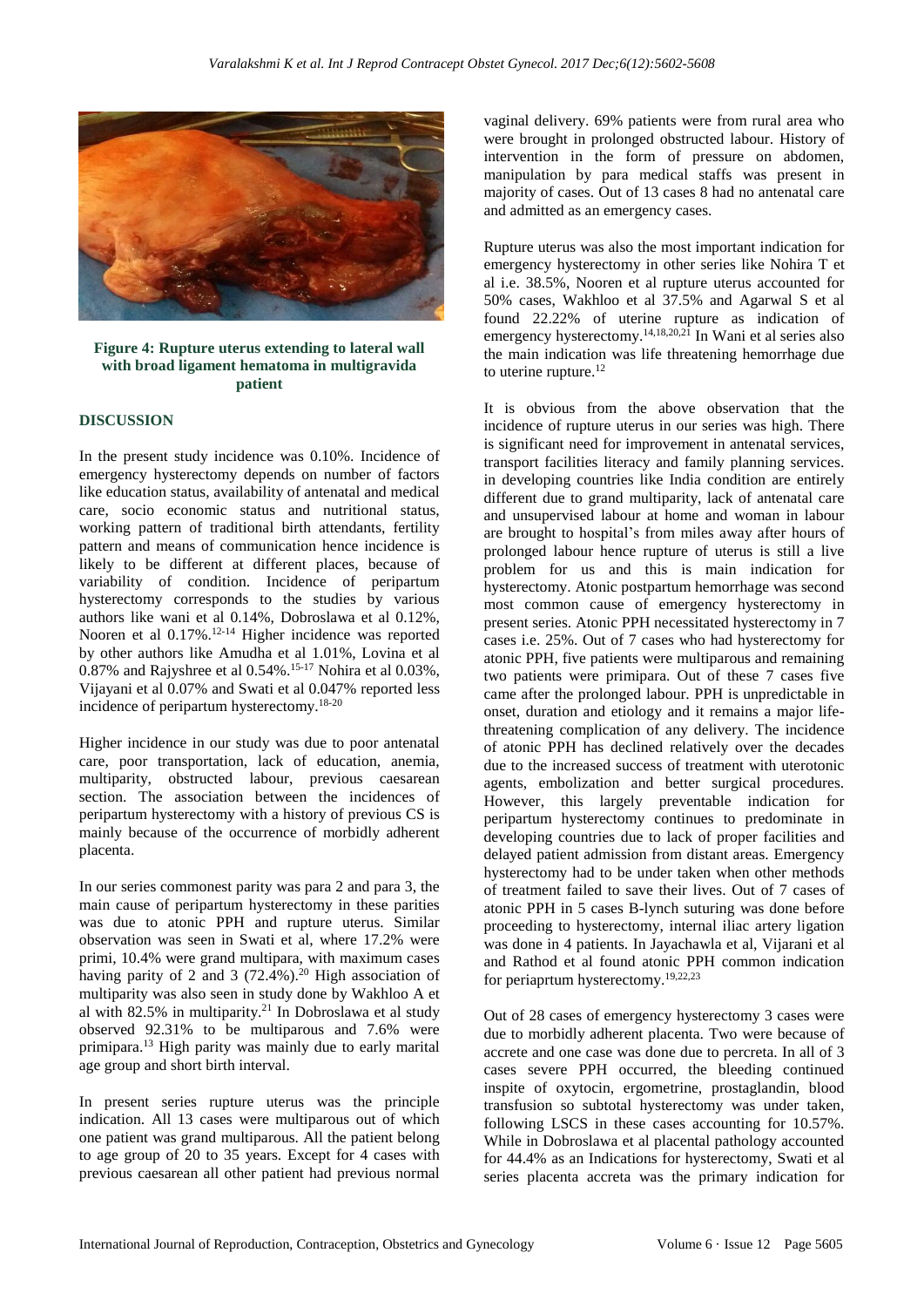peripartum hysterectomy and accounted for 38.88%.<sup>13,20</sup> Placenta previa with or without associated accreta, is becoming the most common indication for hysterectomy. This is secondary to the rising incidence of conditions associated with increasing numbers of women previously delivered by cesarean section.

Two cases of broad ligament hematoma were found in present study group for which peripartum hysterectomy was done. Both the patients were multigravida delivered vaginally and were referred from periphery for postpartum hemorrhage with shock. After failure of medical management for PPH, laprotomy was performed in view of rupture uterus, there found broad ligament hematoma with rupture of lateral wall of uterus and peripartum hysterectomy performed for the same. broad ligament hematoma even though a rare and dreadful complication should always be kept in mind in cases which are non responsive to standard lines of treatment and where no obvious cause for shock is found by an obstetrician to prevent loss of life.<sup>24</sup>

Wani et al found 7 cases of broad ligament hematoma, Lamba J et al observed 6.2% cases of broad ligament hematoma accounting for peripartum hysterectomy.<sup>3,12</sup>

Subtotal hysterectomy is a much faster and technically safer procedure for desperately ill patients and those who may have massive adhesions over the lower uterine segment involving the urinary bladder. The choice between subtotal and total hysterectomy has long been debated. Total hysterectomy is the preferred surgical method due to the potential risk of malignancy developing in the cervical stump. However, proponents of subtotal hysterectomy report lesser blood loss, reduced operating time and reduced intra and postoperative complications.<sup>25</sup>

Ironically, in the present study, there was a higher incidence of intraoperative and postoperative complications in the subtotal hysterectomy group which may be explained by the fact that it was carried out in moribund patients to reduce the operative time. The final decision to perform subtotal or total hysterectomy should be influenced by patient's condition. Hence, while total abdominal hysterectomy is a desirable procedure, subtotal hysterectomy may be a better choice in certain conditions where surgery needs to be completed in a shorter time.<sup>16</sup>

In Wani et al series and in Amudha et al study most women underwent total hysterectomy, while in Sameena et al 56.3% patients required subtotal hysterectomy than 43.7% of total abdominal hysterectomy. 12,15,26

Placenta accreta was an independent risk factor for bladder damage and also a risk factor for further surgery. This emphasizes that consideration of the cause of the associated haemorrhage is important when these women are managed.

Other authors also reported similar observation like in Wani et al series. <sup>12</sup> The common post operative complications were febrile morbidity (15.68%), wound sepsis (10.78%), pneumonia (8.82%), coagulopathy (5.88%), cuff cellulitis and vesicovaginal fistula (1.96% each).

In Amudha et al out of 28 cases during the post operative period 10 patient were febrile, wound infection occurred in 13.8%, DIC was found in 8 cases 27.6%, 3 of them had cute kidney injury and septicemia each.<sup>15</sup>

In western countries like Dobroslwa et al series complications of the lower part of the urinary tract during hysterectomy were observed in 7 (13.5%) patients. Vesicovaginal fistula was found in 1 (1.9%) woman on postoperative day 10 after hysterectomy performed and 1 (1.9%) case of ureter injury (left) was noted. Reoperation after peripartum hysterectomy was required in 4 (7.7%) patients, including 2 after vaginal birth. Three such cases were noted after total hysterectomy, including 1 case of amputation of the uterine corpus. Symptoms of hypovolemic shock were noted in all women who underwent reoperation, and 2 who required admission to the ICU.<sup>13</sup>

In present study half of the patients stayed in hospital for <10 days with the mean duration of 12.2 days. prolonged stay in hospital was mainly due to wound sepsis, anemia, febrile illness. Two patients had stayed in hospital for more than 20 days one case was because of bladder repair, one case of severe wound sepsis which needed routine dressing.

All the maternal deaths were in unbooked or referred patients who were brought in a hemodynamically unstable condition with varying degrees of shock. There is a relationship between the decisions to perform the hysterectomy, the amount of blood loss and the likelihood that the hysterectomy will be complicated by coagulopathy, severe hypovolemia, tissue hypoxia, hypothermia and acidosis which further compromises the patient status. Proper timing and meticulous care may reduce or prevent maternal complications.<sup>3</sup>

It is obvious that incidence of maternal mortality can be lowered with availability of good antibiotics, blood and blood products, competent anaesthesilogist and surgeon. This also indicates need for improvement in transport services, antenatal care, family planning services, and female literacy and awareness regarding the knowledge of hospital delivery.

Like in our series maternal death i.e 14.28% in Swati et al series also rate was in higher side i.e 19.4%, Lower rates were seen Dobroslawa et al i.e. 1.9%, Rajyashree et al 5.7% and Ahmad S et al following emergency hysterectomy i.e. 3%, and the cause of death was related to complications like shock, septicemia and disseminated intravascular coagulation. 13,17,27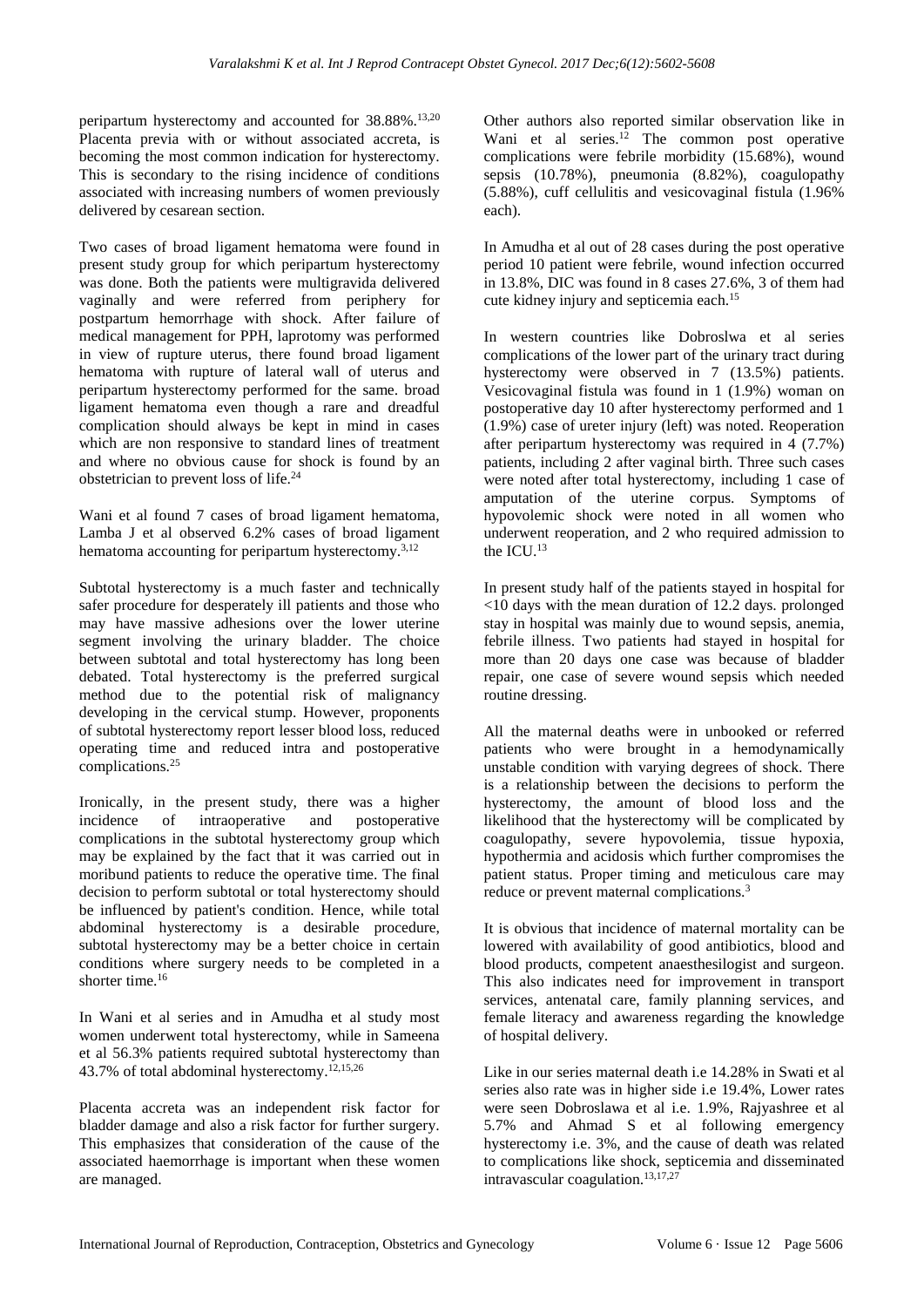# **CONCLUSION**

Peripartum hysterectomy is a life saving obstetric surgical procedure that has potentially devastating consequences. The worldwide increase in caesarean section rates may lead to a rise in the number of peripartum hysterectomies required in the future because of increased chances of scar dehiscence and morbidly adherent placenta and Thus, there is a need for institutions to reassess their indication for first cesarean section to decrease the incidence of cesarean sections.

Due to the complexity of the surgery and life threatening complication involvement of an experienced obstetrician/ pediatrician/ anesthetist at an early stage is desirable. Since good ICU care and adequate blood transfusion are needed facilities for these should be kept in mind.

Antenatal identification of high risk patients, proper management of second and third stage of labor and emergency preparedness are important in decreasing the rate of peripartum hysterectomy and improving the maternal outcome. Risk of rupture of uterus or placental abnormalities and PPH should be kept in mind in previously sectioned patients. Timely reference with documentation from periphery of these high risk patients will certainly improve the outcome.

Also, there is a need for more effective implementation of family welfare and reproductive health measures in the developing nations to reduce the incidence of life threatening obstetric complications.

Peripartum hysterectomy will always remain an essential life saving surgery for the mother at cost of their uterus and when performed in indicated cases at right time will help in bringing down maternal mortality.

*Funding: No funding sources*

*Conflict of interest: None declared Ethical approval: The study was approved by the Institutional Ethics Committee*

# **REFERENCES**

- 1. Sturdee DW, Rushton DL. Cesarean and post partum hysterectomy. Br J Obstet Gynecol. 1986;93:270-74.
- 2. Mantri L, Maheshwari K, Chandra. Emergency Hysterectomy a ten years review. J Obstet Gynecol India. 1995;43:936-9.
- 3. Lamba J, Gupta S. Role of emergency hysterectomy in modern obstetrics. JK Sci. 2012;14(1):22.
- 4. Rossi AC, Lee RH, Chmait RH. Emergency postpartum hysterectomy for uncontrolled postpartum bleeding. Obstet Gynecol. 2010;115:637- 44.
- 5. Glaze S, Ekwalanga P, Roberts G, Lange I, Birch C. Peripartum Hysterectomy: 1999 To 2006. Obstet Gynecol. 2008;111:732-8.
- 6. O'Driscoll K, Meagher D, Robson M. Active Management of Labour: The Dublin Experience. 4<sup>th</sup> ed. London: Mosby; 2004.
- 7. Ofir K, Sheiner E, Levy A, Katz M, Mazor M. Uterine rupture: risk factors and pregnancy outcome. Am J Obstet Gynecol. 2003;189:1042-6.
- 8. Kwee ML, Bots GHA, Visser, ruinse HW. Emergency peripartum hysterectomy: a prospective study in the Netherlands. Euro J Obstet Gynecol Reprod Biol. 2006;124(2):187-192.
- 9. Ara S, Umbreen, Fouzia. Emergency obstetric hysterectomy. Professional Med J. 2015;22(1):100-5.
- 10. Kwee A, Bots ML, Visser GH, Bruinse HW. Uterine rupture and its complications in Netherlands: a prospective study. Eur J Obstet Gynecol Reprod Biol. 2006;128:257-61.
- 11. Malik HS. Frequency predisposing factors and fetomaternal outcome in uterine rupture. J Coll Physicians Surg Pak. 2006;16:472-5.
- 12. Wani S, Fareed P, Gull Y, Mahajan N. Emergency peripartum hysterectomy: incidence, indications and fetomaternal outcome in a tertiary care hospital. Int J Curr Res Rev. 2016 Feb 1;8(3):7.
- 13. Sikora-Szczęśniak DL, Szczęśniak G, Szatanek M, Sikora W. Clinical analysis of 52 obstetric hysterectomies. Ginekologia Polska. 2016;87(6):460- 6.
- 14. Nooren M, Nawal R. Obstetric hysterectomy: a life saving emergency. Indian J Med Sci. 2013;67(5&6):2013.
- 15. Sarojini A. Clinical study of emergency peripartum hysterectomy postpartum hemorrhage. International journal of reproduction, contraception, obstetrics and gynecology. Int J Reprod Contracept Obstet Gynecol 2016 Apr; 5(4):1171-3.
- 16. Lovina SM. Machado, emergency peripartum hysterectomy: incidence, indications, risk factors and outcome. N Am J Med Sci. 2011;3(8):358-361.
- 17. Sharma R, Shaheen, Pathak J. Peripartum hysterectomy review of 70 cases. South Asian Federation Obstet Gynecol. 2009;1(2):19-21.
- 18. Nohira T, Onodera T, Isaka K. Emergency postpartum hysterectomy: incidence, trends, indications and complications. Hypertens Res Pregnancy. 2014;2:88-93.
- 19. Vijayan A, Saraswathi. Review of peripartum hysterectomy cases in five years. IOSR-JDMS. 2015;14(10):1-4.
- 20. Agrawal S. Peripartum hysterectomy in a teaching hospital in India. Asian J Med Sci. 2014 Jul 1;4(1):5- 9.
- 21. Wakhloo A, Zarfashian A, Gupta S. A study of various factors associated with peripartum hysterectomy. JK Sci. 2016;18(1).
- 22. Chawla J, Arora CD, Paul M, Ajmani SN. Emergency obstetric hysterectomy: a retrospective study from a teaching hospital in north india over eight years. Oman Med J. 2015 May;30(3):181-6.
- 23. Rathod AD, Pajai SP. Emergency obstetric hysterectomies at a tertiary referral Shri Vasantrao